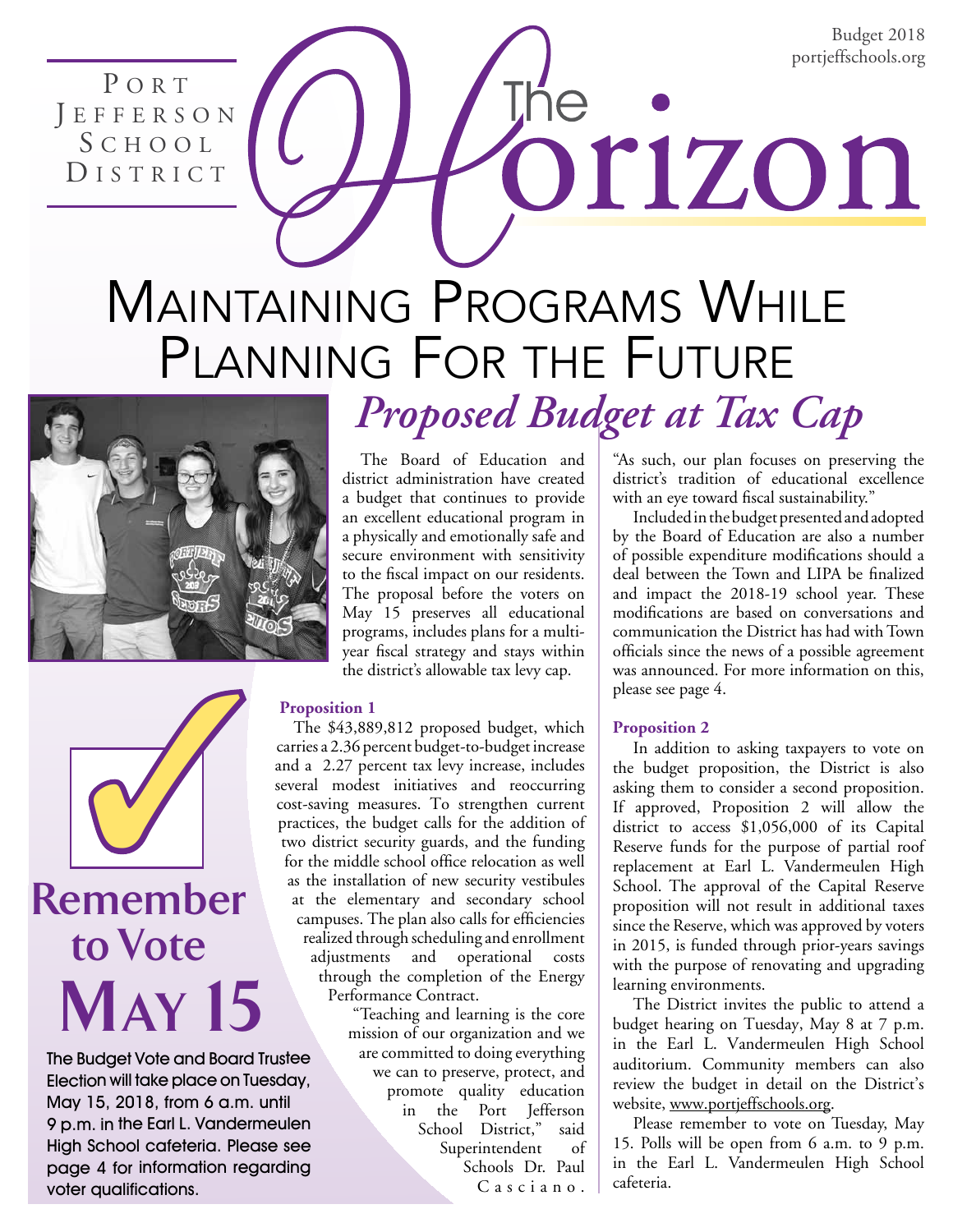# **Impressive Year to Date**



#### **Elementary School**

- Staff, students and parents collected toys and other items and worked along with members of the Port Jefferson Library and The United Methodist Church of Port Jefferson to ensure a happy holiday for 18 local children.
- To share best practices and enrich teachers' understanding of new educational strategies, teachers took part in Fundations training workshops conducted by educators from the Da Vinci Education and Research Center.
- A Young Authors Celebration recognized student achievement and personal growth.
- Four students attended the Suffolk County Music Educators' Association PEAK Festival.
- Eight fifth graders and two fourth graders qualified for the regional round of the National History Bee.
- The District had a first, second, and third place finish in the SEAL National Geographic Bee.

#### **MIDDLE SCHOOL**

- Eighth-grader Hugo Onghai was selected for a \$500 Suffolk County Music Educators' Association Joseph R. Herbison Summer Scholarship for study at the Young Artist Program at Stony Brook University.
- Sixth-grade students participated in a mindfulness pilot program designed to cultivate self-esteem, confidence and an awareness of emotional health and wellbeing.
- The Science Olympiad team finished with a ranking of eighth overall in New York State.
- For the first time, five students participated in the New York Mathematics League and ranked  $20<sup>th</sup>$  out of 71 schools in the state on the academically oriented competition.
- Two students read their poetry to hundreds of spectators during the opening ceremony of the Port Jefferson Annual Dickens Festival.

• Student groups, including the National Junior Honor Society, and Student Council, continuously organize community service efforts to support individuals locally and nationally. These include raising \$2,766 to benefit the Leukemia & Lymphoma Society, support the victims of Hurricane Harvey and donating gift cards to local families in need.

#### **HIGH SCHOOL**

- 25 High School students were honored by the College Board as AP Scholars: five were named AP Scholars, 10 earned the recognition of AP Scholar with Honor, and 10 were named as an AP Scholar with Distinction.
- Principal Christine Austen was named a Person of the Year by TBR News Media for her leadership and steadfast efforts in improving the academic programs offered at the High School.
- Seniors Connor Kaminska and Luigia Than were named 2017 Suffolk Zone award winners by the New York State Association of Health, Physical Education, Recreation and Dance.
- Sophomore Dylan Dugourd has been named a national medalist in the 2018 Scholastic Art & Writing Awards. His video game design was selected by creative professionals as the most accomplished in the nation and recognized with a silver medal.
- High School seniors Ibuki Iwasaki and Luigia Than were selected as finalists in the 63rd annual National Merit Scholarship Program. Ibuki went on to be named a winner of a National Merit Scholarship worth \$2,500.
- Students Trey Pisano and Annalisa Welinder were selected to participate in the New York State School Music Association All-State Winter Conference. Trey performed on double bass with the All-State Instrumental Jazz Ensemble and Annalisa played violin with the Symphony Orchestra.
- The boys cross-country team was named Suffolk County Class C champions.
- High School students took part in Sources of Strength, a peer leadership program designed to engage teens through the power of connection, hope, help and strength.
- Students enrolled in the District's Latin classes competed and placed in the Latin Certamen academic contest at Stony Brook University.
- Four students were selected to participate in the New York State Council of

Administrators for Music Education All-County Music Festival.

- Sophomore Kyra Sommerstad placed first in the 200-meter Individual Medley and the 100-meter backstroke at the Section XI Swimming championships.
- In an ongoing partnership with the Rotary Club of Port Jefferson, the school's Interact Club sorted, labeled, organized and helped wrap hundreds of gifts for area children.
- All varsity fall and winter athletic teams were designated as New York State Scholar-Athlete Teams.

#### **Districtwide**

- The High School was named a National Blue Ribbon School by the U.S. Department of Education.
- For its commitment to educational excellence and outstanding student performance, the High School was named a Reward School by the New York State Education Department, an honor that it has achieved consecutively since the 2012-13 academic year.
- The District has been ranked No. 84 in Niche.com's annual list of best elementary, middle and high schools as well as school districts. It also received a ranking at No. 66 of districts with the best teachers in the state.
- Five individuals from the District were honored with Educational Service Awards at the 17<sup>th</sup> annual SCOPE School District Awards Dinner.
- Eight Port Jefferson teams competed in a 21 team Nassau Suffolk Latin Certamen competition at four difficulty levels. Of the eight PJ teams competing, three won first, two placed second, and one placed third.
- District students and administrators were featured on the Spotlight on Long Island Schools show on LI News Radio, 103.9 FM, a 30-minute question and answer show that highlighted the varied accomplishments of the students.

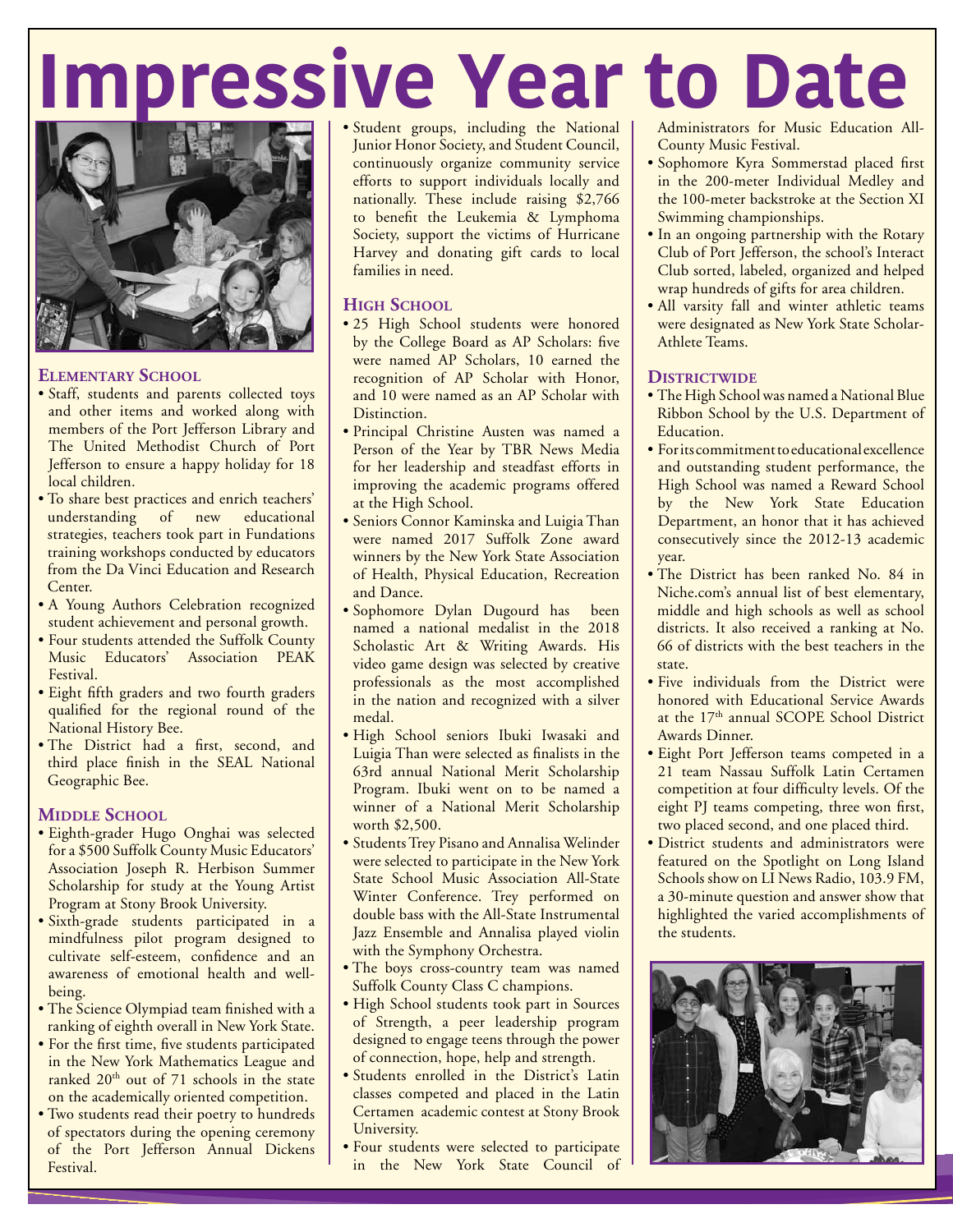### A DETAILED LOOK AT THE PROPOSED BUDGET *Proposition 1*

| <b>ACCOUNT GROUP</b>               | 2017-2018 ADOPTED 2018-2019 PROPOSED<br><b>BUDGET</b> | <b>BUDGET</b> | <b>ACCOUNT GROUP</b>                                                                                    | 2017-2018 ADOPTED 2018-2019 PROPOSED<br><b>BUDGET</b> | <b>BUDGET</b> |
|------------------------------------|-------------------------------------------------------|---------------|---------------------------------------------------------------------------------------------------------|-------------------------------------------------------|---------------|
|                                    |                                                       |               | Account Groups include multiple staff salaries/supplies/equipment/BOCES/vendor contractual obligations. |                                                       |               |
| <b>General Support</b>             |                                                       |               | PSYCHOLOGY SERVICES                                                                                     | \$219,998                                             | \$230,078     |
| <b>BOARD OF EDUCATION</b>          | \$29,325                                              | \$29,935      | DRUG-FREE SCHOOL COUNSEL                                                                                | \$51,268                                              | \$53,453      |
| <b>DISTRICT CLERK</b>              | \$10,000                                              | \$10,000      | SOCIAL WORK SRVC-REG SCHOOL                                                                             | \$51,518                                              | \$53,703      |
| <b>DISTRICT MEETING</b>            | \$9,150                                               | \$9,150       | <b>CO-CURRICULAR ACTIVITIES</b>                                                                         | \$298,731                                             | \$303,702     |
| CHIEF SCHOOL ADMINISTRATOR         | \$386,541                                             | \$388,985     | INTERSCHOLASTIC ACT.                                                                                    | \$856,663                                             | \$873,295     |
| <b>BUSINESS ADMINISTRATOR</b>      | \$543,463                                             | \$576,640     | <b>TOTAL INSTRUCTION</b>                                                                                | \$21,932,725                                          | \$22,275,743  |
| <b>AUDITING</b>                    | \$88,500                                              | \$88,500      |                                                                                                         |                                                       |               |
| <b>TREASURER</b>                   | \$81,349                                              | \$87,869      | <b>Transportation</b>                                                                                   |                                                       |               |
| <b>FISCAL AGENT FEES</b>           | \$11,500                                              | \$11,500      | D.O. TRANSPORTATION                                                                                     | \$112,959                                             | \$114,671     |
| <b>LEGAL FEES</b>                  | \$94,500                                              | \$94,500      | CONTRACTED TRANSPORTATION                                                                               | \$2,243,245                                           | \$2,219,195   |
| PERSONNEL                          | \$128,301                                             | \$127,285     | TRANS. BOCES                                                                                            | \$30,000                                              | \$30,000      |
| <b>LEGAL ADS</b>                   | \$7,500                                               | \$7,500       | <b>TOTAL TRANSPORTATION</b>                                                                             | \$2,386,204                                           | \$2,363,866   |
| PUBLIC INFO AND SERVICE            | \$60,344                                              | \$60,153      |                                                                                                         |                                                       |               |
| <b>OPERATION MAINT/PLANT</b>       | \$1,609,939                                           | \$1,635,987   | <b>Employee Benefits</b>                                                                                |                                                       |               |
| MAINTENANCE OF PLANT               | \$1,052,758                                           | \$1,130,752   | EMP. RETIREMENT SYSTEM                                                                                  | \$550,000                                             | \$575,000     |
| CENTRAL PRINTING AND MAILING       | \$40,000                                              | \$40,000      | TEACHERS RETIRE. SYSTEM                                                                                 | \$1,915,000                                           | \$1,950,000   |
| DATA PROCESSING DISTRICT           | \$80,000                                              | \$96,000      | <b>FICA</b>                                                                                             | \$1,750,000                                           | \$1,795,000   |
| DATA PROCESSING BOCES              | \$157,228                                             | \$159,227     | <b>WORKMEN'S COMPENSATION</b>                                                                           | \$165,000                                             | \$215,000     |
| UNALLOCATED INSURANCE              | \$269,362                                             | \$282,401     | LIFE INSURANCE                                                                                          | \$120,000                                             | \$120,000     |
| SCHOOL ASSOCIATION DUES            | \$0                                                   | \$0           | <b>UNEMPLOYMENT</b>                                                                                     | \$170,000                                             | \$120,000     |
| JUDGMENTS AND CLAIMS               | \$15,000                                              | \$15,000      | HEALTH INSURANCE                                                                                        | \$6,951,896                                           | \$7,555,845   |
| ASSESSMENTS ON SCHOOL PROPERTY     | \$3,000                                               | \$3,200       | <b>TOTAL EMPLOYEE BENEFITS</b>                                                                          | \$11,621,896                                          | \$12,330,845  |
| <b>ADMIN CHARGE-BOCES</b>          | \$148,625                                             | \$149,911     |                                                                                                         |                                                       |               |
| <b>Total General Support</b>       | \$4,826,385                                           | \$5,004,495   | <b>Debt Service/Transfers</b>                                                                           |                                                       |               |
|                                    |                                                       |               | <b>SERIAL BOND</b>                                                                                      | \$743,914                                             | \$713,600     |
| <b>Instruction</b>                 |                                                       |               | <b>TAN</b>                                                                                              | \$220,000                                             | \$175,536     |
| CURRICULUM DEVELOPMENT/SUPERVISION | \$535,391                                             | \$566,280     | OTHER DEBT                                                                                              | \$213,727                                             | \$213,727     |
| SUPERVISION REGULAR SCHOOL         | \$1,376,863                                           | \$1,407,870   | <b>TRANSFER TO CAPITAL</b>                                                                              | \$935,000                                             | \$812,000     |
| <b>REGULAR SCHOOL</b>              | \$11,479,717                                          | \$11,643,866  | <b>TOTAL DEBT SERVICE/TRANSFERS</b>                                                                     | \$2,112,641                                           | \$1,914,863   |
| GIFTED AND TALENTED                | \$63,963                                              | \$74,505      |                                                                                                         |                                                       |               |
| <b>HANDICAPPED PROGRAM</b>         | \$4,847,354                                           | \$4,901,087   | <b>TOTAL APPROPRIATIONS</b>                                                                             | \$42,879,851                                          | \$43,889,812  |
| OCCUPATIONAL EDUCATION             | \$208,000                                             | \$178,000     | <b>Total State Aid</b>                                                                                  | \$3,702,309                                           | \$3,784,970   |
| SUMMER INSTRUCTION                 | \$12,000                                              | \$12,000      | <b>Total Local Revenue</b>                                                                              | \$4,006,842                                           | \$4,726,363   |
| <b>LIBRARY</b>                     | \$288,161                                             | \$297,689     | <b>Tax Levy Revenues Required</b>                                                                       | \$35,626,700                                          | \$36,434,479  |
| COMPUTER-ASSISTED INSTRUCTION      | \$849,674                                             | \$840,651     | <b>Capital Reserve (Proposition 2)</b>                                                                  | \$456,000                                             | \$1,056,000   |
| <b>GUIDANCE</b>                    | \$525,232                                             | \$564,982     | <b>Tax Levy Increase</b>                                                                                |                                                       | 2.27%         |
| <b>HEALTH SERVICES</b>             | \$268,192                                             | \$274,582     |                                                                                                         |                                                       |               |







- Supplies \$476,076 Supplies \$476,076  $\blacksquare$  Supplies \$16,337
- Equipment \$328,264
- Liability Insurance \$282,401
- Textbooks \$119,492
- Software \$100,670
- Postage \$30,549
- **Other \$18,715**

*Special note: Both pie charts account for Proposition 1 and Proposition 2.*